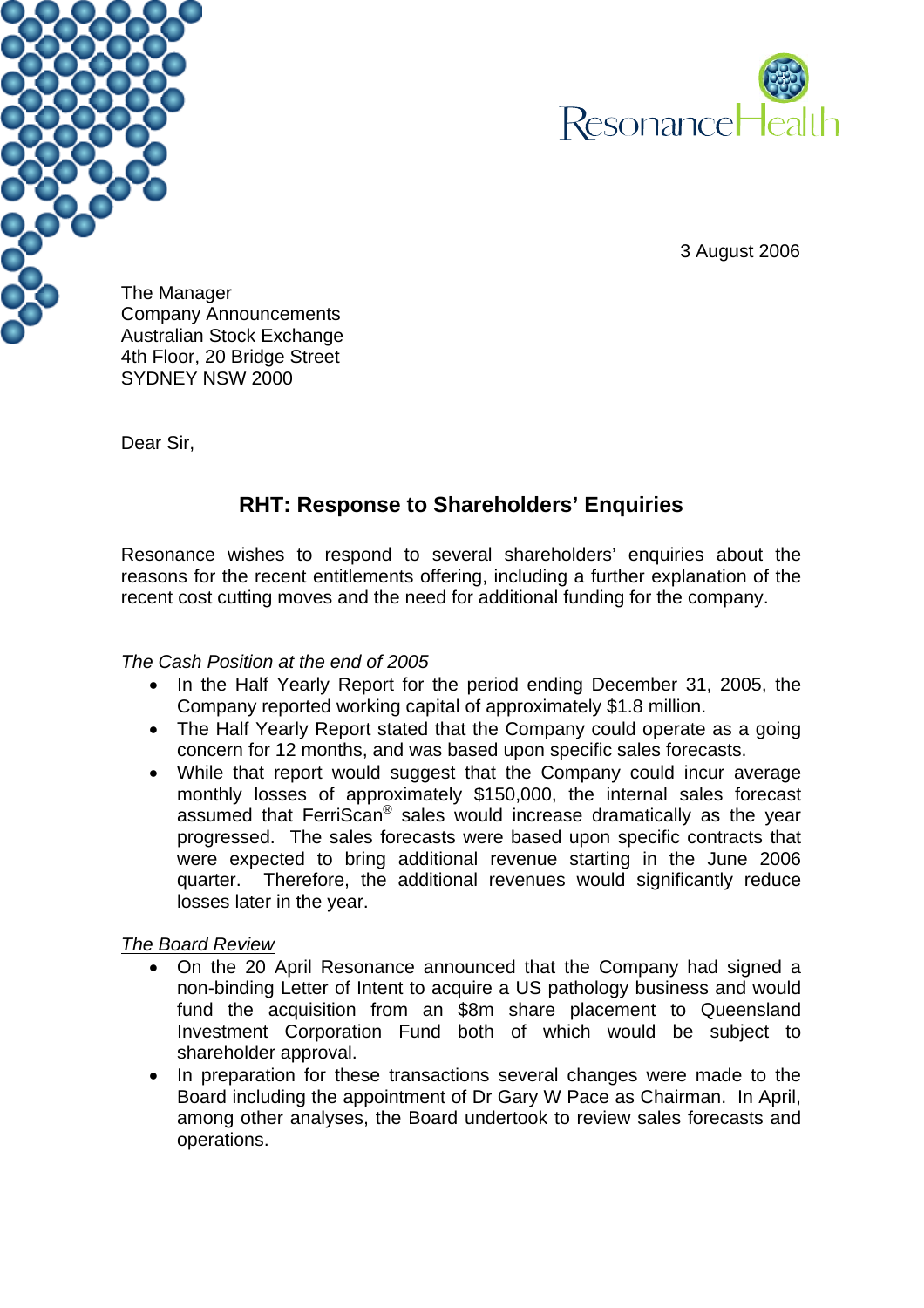## *Sales projections*

- While the sales forecast provided for little growth in the first three months of 2006, it anticipated substantial growth thereafter.
- For example, while the Company achieved approximately 90% of projected sales in February of 2006, May 2006 sales were about one-third of the forecast. The May forecast was prepared based upon the assumption that anticipated clinical trials would generate substantial new orders. When the clinical trials did not begin as scheduled, these disappointing results caused the Board to conduct an analysis of prospective sales for the coming several months. Completion of that analysis led to the conclusion that the cash reserves of the Company would not support a sustained delay in the commencement of the trials at then current expense levels.
- Because of this, net operating cash flow yielded losses of approximately \$265,000 per month, which the Company could not continue to sustain for an extended period.
- The Company's operational infrastructure was appropriate to provide service at the anticipated sales forecast. In light of the sales growth review the Board also reviewed the Company's operational infrastructure with the specific intent of significantly reducing the ongoing operating losses. This resulted in the departure of several staff and a focus on servicing the needs of existing FerriScan® clients.
- Cash collections for sales are usually received approximately 90 days from delivery of service, putting further pressure on the cash position of the company.

# *The Likelihood that New Sales Could Be Generated Quickly*

• The board considered alternative sales opportunities to make up sales shortfall. No such opportunities that would materialise within the required timeframe were identified.

## *Alternative Actions Considered by the Board:*

 In the face of pressure on cash reserves, the Board faced several alternatives with respect to FerriScan®, including:

- Continue to spend at current rates on sales and marketing, and hope against recent experience and evidence that new sales (and cash payments) would materialise before the Company ran out of cash.
- Seek to raise a small amount of money for a Company that only provides FerriScan® services for a while longer, but not enough to .<br>develop FibroScreen™ or build the cash reserves.
- Sell the technology, and either liquidate the company or treat it as a "cash box."
- Cut expenses, but still perform at a level that services existing clients.

# **The Remedy for FerriScan®:**

## *The Board Makes Costs Cuts to a sustainable level while continuing to sell the service*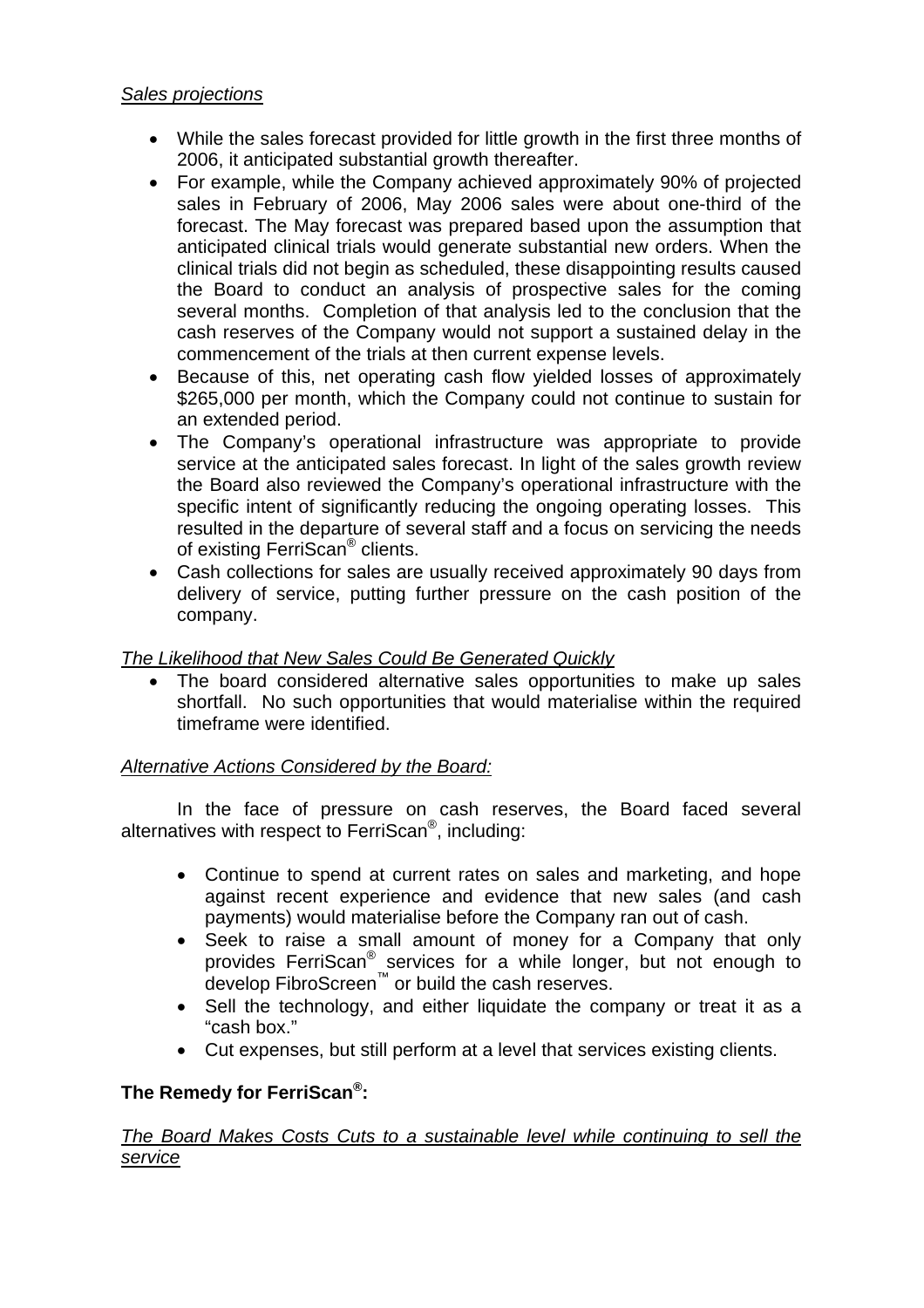- In the light of the above facts, the Board, with the assistance of its advisor, unanimously took action to cut the approximately \$265,000 monthly cash deficit, which, with the lack of sales growth, threatened the survival of the Company.
- An analysis assuming more achievable sales projections yielded a requirement for fewer employee and personnel resources to deliver FerriScan®, allowing an opportunity to substantially reduce monthly losses.

## **Had the company achieved moderate sales growth while continuing to incur the over all burn rate from April 2006, the company would have been run out of cash within months.**

## *The Cash Position of the Company was Compromised*

- While the cost cutting actions were implemented as soon as it became apparent that sales forecasts would not be achieved, the actions to cut costs were taken at the end of May 2006 and by that time more than \$1.2 million had been spent in FY 2006 with less than \$150,000 in revenues.
- Sales projections were revised to \$50,000 per month for the remainder of the year.
- Further, there were unavoidable redundancy costs associated with staff reductions, including severance or notice payments.

#### **Therefore, at the time end of June 2006, cash balance was approximately \$571,000.**

## *Alternatives for FibroScreen™*

With respect to FibroScreen<sup>™</sup>, the Board also faced several alternatives, including:

- Spend no money on developing the technology, risking potential competitors catch up with Resonance and create no value for the shareholders.
- Sell the technology at essentially fire sale prices.
- Raise a small amount of money, which could fund some of the FibroScreen™ development, but risk running out of resources before the end of clinical development. The result of which would be to return, yet again, to the capital markets to fund an unfinished technology.
- Raise sufficient funds to fund the significant milestones in the development of FibroScreen™, and also put Resonance in a stronger position to complete other potential acquisitions.

## **Creating Value for Shareholders:**

## **Capitalising the business such that the Company can develop and gain U.S. Food and Drug Administration (FDA) approval for the fibrosis test**

## *The Plan to Raise Money for a Fibrosis Clinical Trial*

• The Directors elected to pursue a Commercial Ready Grant to partially support the development of FibroScreen™ as a cost effective method of funding its development.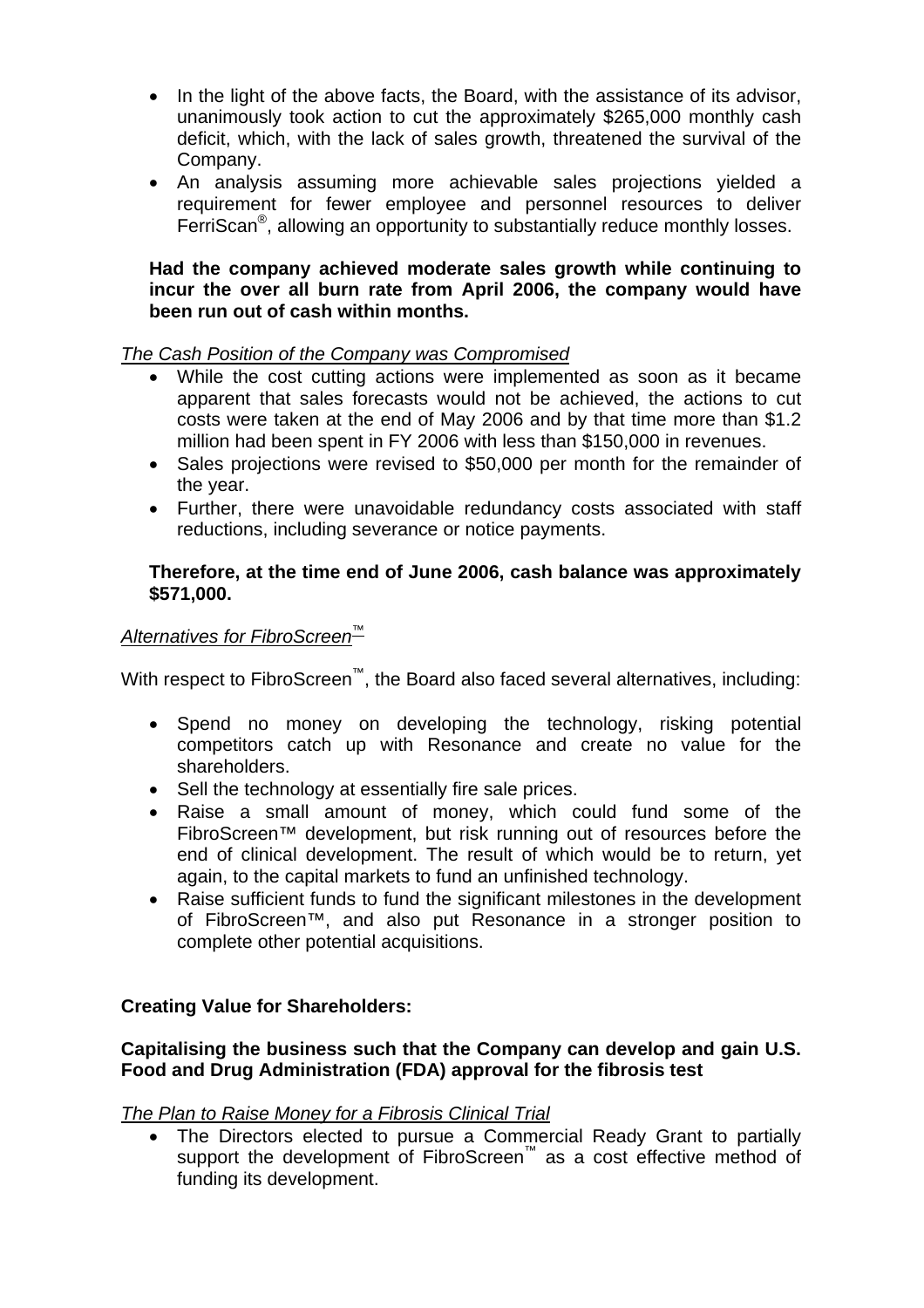- In order to submit an application for the Grant, the Company must have cash on the balance sheet equivalent to the Grant total.
- The total amount of costs for the fibrosis development is estimated to be \$2 million to \$2.5 million.
- Because of the potential value to shareholders of the fibrosis test if the FDA approves the test, the Board made a decision to raise enough money to complete the development even if the company failed to secure the grant.

*The Challenges in the Capital Markets Due to Poor Performance in Stock Price*

- The Directors reviewed previous fundraising efforts where share subscribers lost up to 50% of their investment within 6 months of investing.
- The Advisors interviewed a number of potential institutional and retail investor groups and found little appetite for an investment, even at a significant discount to market pricing although some groups have expressed an interest in supporting the rights entitlement which would only occur if shareholders do not take up their entitlement.

# *The Decision to have an entitlements offering*

- The Directors wanted to ensure that the current shareholders, who historically lost significant value, had a right to recapitalise the company in order to capture the value of the fibrosis test and a streamlined FerriScan<sup>®</sup> **Business**
- The pricing of the *entitlements* offering was determined to encourage existing shareholders to subscribe.
- Therefore, the *entitlements* offering was not underwritten and available only to current shareholders in the first instance.
- Shareholders would only be diluted if they chose not to invest, and shareholders could also apply to acquire additional shares.

## **Dedicating resources to closing the acquisition of the pathology lab referred to in past announcemen**t of April 4, 2006.

*The Directors continue to believe the long term future for the company is in acquiring established and profitable pathology laboratories in the United States*

- These laboratories will serve as a sales and marketing distribution network that are expected to be much more effective than direct marketing.
- The positive cash flow from the business will enable further research and development of novel diagnostics that can be sold into the network.
- The positive cash flow will enable the business to grow minimising highly dilutive equity raisings to which the current shareholders have become accustomed.
- The acquisition strategy would not be viable if the company does not have a strong balance sheet with adequate cash reserves.

Facing the above realities, the Board realised that continuing to burn cash in the hope that a sales prospect might appear was unrealistic. This low probability strategy would lead to insolvency unless substantial sales were closed quickly, followed by immediate cash payments.

While the situation became critical in May, the Board believes it has chosen the best available options to right the ship, identified a path to realising the true value